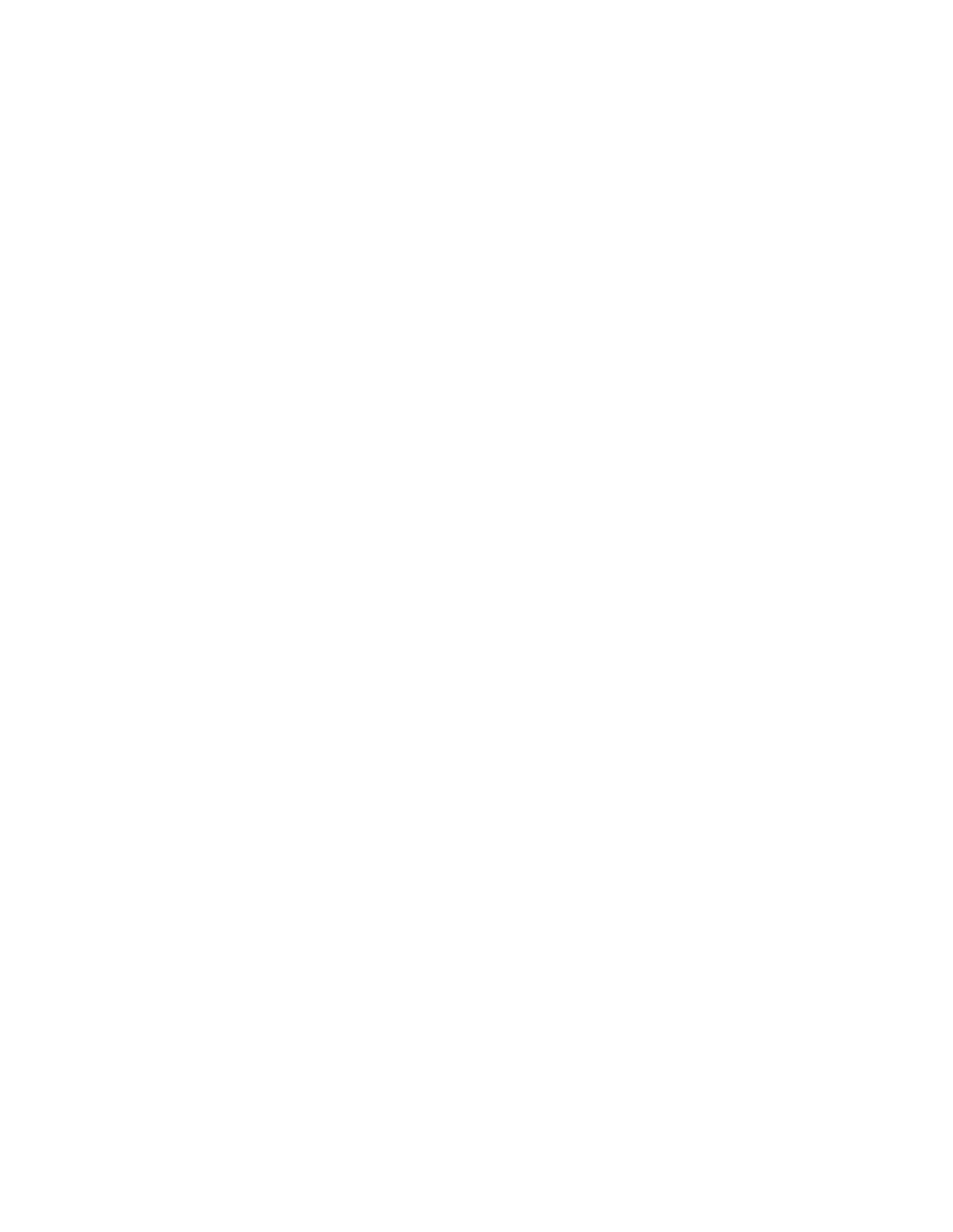## Case 1:17-cr-00722-VSB Document 83 Filed 09/28/18 Page 17 of 18

means to vindicate its own authority without complete dependence on other Branches."); *accord Morrison v. Olson*, 487 U.S. 654, 681 & n.20 (1988).

To the contrary, Courts of Appeals have recognized that "[t]he judiciary's alleged 'inherent power' to appoint special prosecutors clashes with Article II, section 3 of the United States Constitution." *United States v. Davis*, 285 F.3d 378, 383 (5th Cir. 2002). And where that inherent power clashes, "a court may not exercise its 'supervisory power' in a way which encroaches on the prerogatives of the [Executive or the grand jury itself] unless there is a clear basis in fact and law for doing so." *In re Wood*, 833 F.2d 113, 115 (8th Cir. 1987) (internal quotation marks omitted); *see also In re Application for Appointment of Independent Counsel*, 596 F. Supp. 1465, 1470-72 (E.D.N.Y. 1984) (concluding that the constitutional separation of powers between the executive and the judicial branches, as well as the broad discretion traditionally vested in the prosecutor, prohibited the court from interfering with the prosecutorial function), *vacated on other grounds, sub nom. In re Appointment of Independent Counsel*, 766 F.2d 70 (2d Cir. 1985).5

Saipov has cited no precedent, and the Government is aware of none, in which a court has intervened in the exercise of the Executive's prosecutorial discretion in such a way. On the entirely speculative arguments that Saipov advances here, to do so would be a gross violation of the Court's constitutionally mandated role and of separation-of-powers principles. *See In re Grand Jury Subpoena of Rochon*, 873 F.2d 170, 176 (7th Cir. 1989) (disqualification of the Attorney General is a "drastic remedy" that should be undertaken only when "absolutely necessary"). Thus, the Court should not "examine the availability of alternative prosecution teams nor second-guess the

 $\frac{1}{5}$ <sup>5</sup> In addition, courts in this Circuit have concluded that they may not direct the Attorney General to appoint a special prosecutor pursuant to DOJ guidelines because that is an inherently discretionary act not subject to a court's *mandamus* authority. *See United States v. Sessa*, 2011 WL 256330, at \*60 (E.D.N.Y. 2011), *aff'd*, 711 F.3d 316 (2d Cir. 2013).